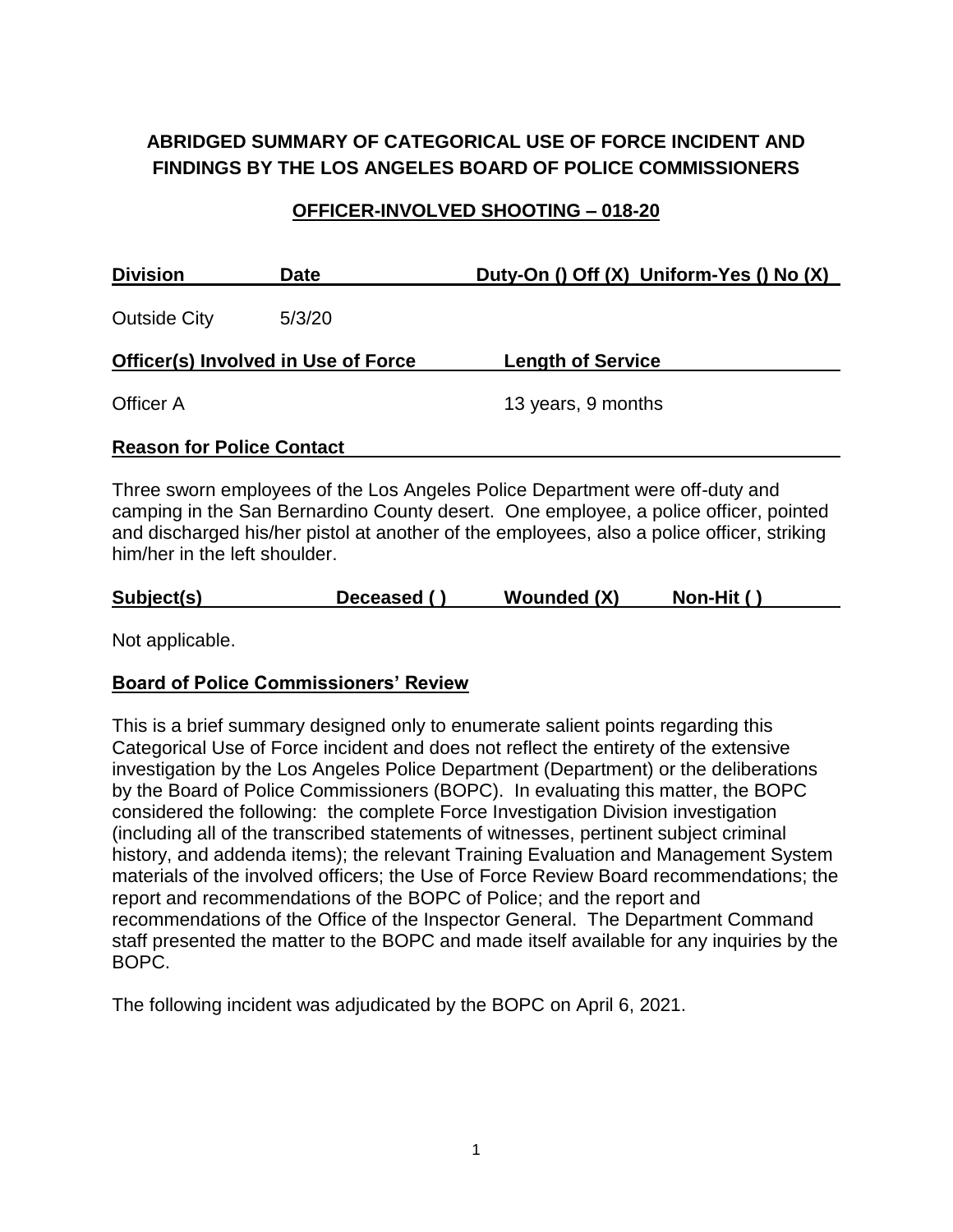#### **Incident Summary**

Sergeant A and Police Officers A and B had been friends for approximately nine years.

In the weeks preceding this incident, the three friends discussed a plan to drive to the desert with the intent to camp out for the night and engage in target practice with their various guns. According to Officer A, he/she suggested an area that he/she was familiar with and had been to for the purpose of shooting guns. This area of the desert was utilized for Off Highway Vehicle's (OHV) and was an area managed by the Bureau of Land Management (BLM).

According to the BLM website, the area does not restrict people from camping, enjoying recreational off-highway vehicles, or shooting weapons. Sergeant A, and Officers A and B believed the entire area was under the control of the BLM land and if they were following safe practices, they were not violating any laws. According to Sergeant A and Officer A, they checked the BLM website to verify the boundaries and restrictions of the BLM land.

The three agreed on a date and on Saturday, May 2, 2020, they loaded up their respective trucks. In the afternoon, Officer A drove to Sergeant A's residence to pick him/her up. They loaded Sergeant A's camping gear into Officer A's truck and drove to the desert. They arrived in the area and found it was very busy with other campers and off-highway vehicles.

In the later afternoon, after driving around the area looking for a suitable place to camp and safely discharge their weapons, they settled on a location. This location had minimal campers, provided a large mountain as the backdrop for their intended shooting practice, and was not crisscrossed with trails that any unsuspecting off-highway vehicles could access.

Prior to establishing camp, Officer A contacted a camper at the trailer immediately south of and closest to the area he/she wanted to set up camp. Officer A first verified the camper was not planning on shooting any weapons toward the mountain. Officer A then advised the camper he/she was planning on setting up camp north of him and that he/she would be firing weapons in a northerly direction toward the mountain. After establishing that this would not be a concern for the camper, Officer A drove approximately one quarter mile up the hill on a dirt trail to a suitable position to establish camp.

In the meantime, Officer B was driving him/herself to the desert in his/her own truck. Once in the desert and off the highway, he/she communicated with Sergeant A and Officer A through a two-way radio and via cellular text messages. They guided Officer B to their location, and he/she arrived at the camp site at in the early evening hours. When setting up the campsite, Officer A parked his/her truck facing south while Officer B parked perpendicular to the front bumper of Officer A's truck and facing west. This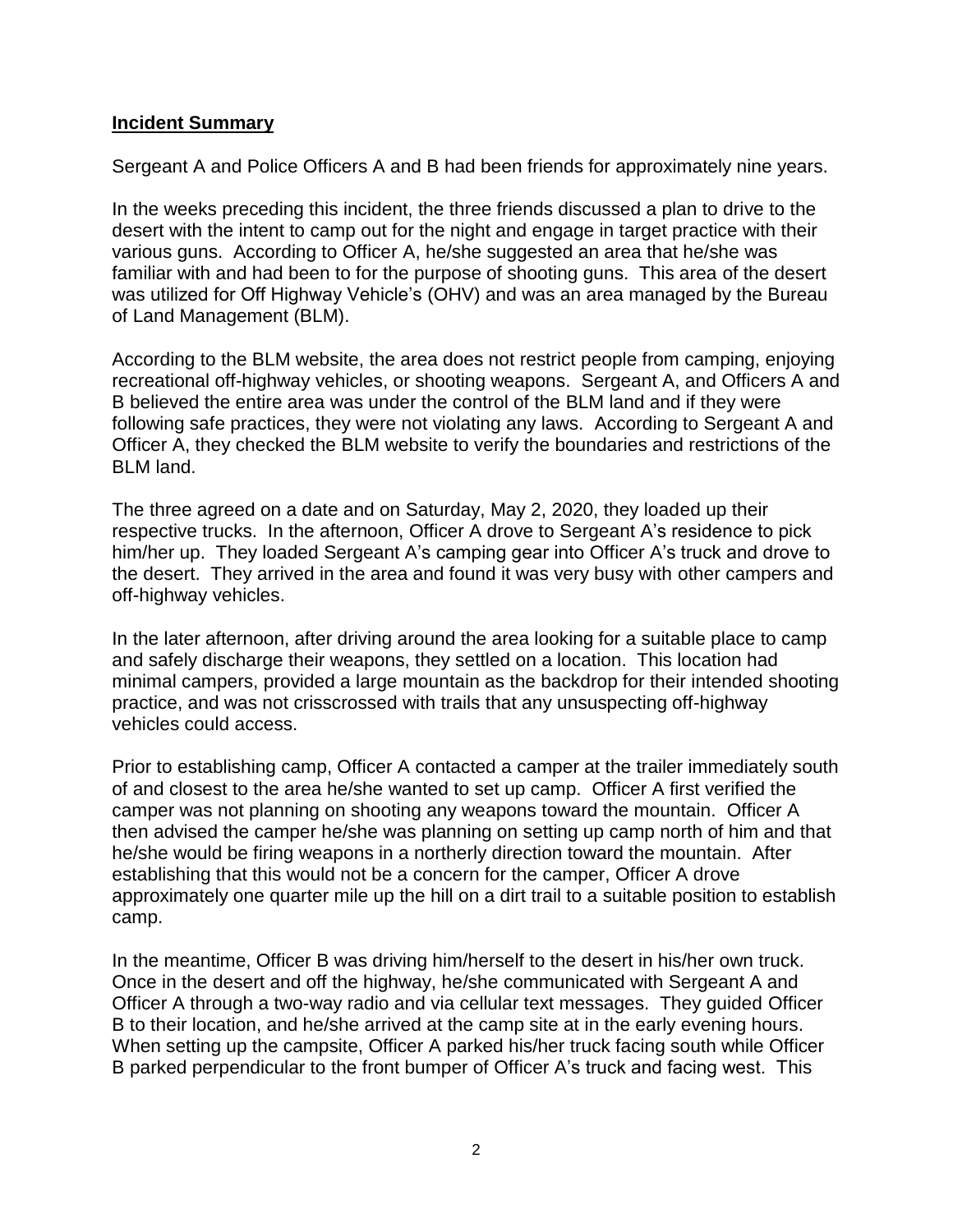created a L-shaped barrier to block the wind. The remainder of the camp was set-up in the interior of the protected area created by the trucks.

Sleeping arrangements were established, with Officer A setting up a cot along the driver's side of his/her truck. Officer B set up a similar cot along the passenger side of his/her truck, while Sergeant A set-up a small tent between the two cots with the opening facing to the east. A makeshift firepit, created with a collection of rocks, was situated northeast of Sergeant A's tent. A table with a grill and miscellaneous items, was set-up just east of the tent.

Shortly after his/her arrival, Officer B indicated that he/she wanted to begin shooting and used steel plates set-up toward the mountain by Officer A as targets. Officer A and Sergeant A joined Officer B in the target practice; however, they only fired a small number of rounds each. Officer A then began cooking hamburgers on the grill and had his/her first beer. With dinner served at approximately 2030 hours, the three campers sat down around the campfire, ate, and drank beer, while they talked and listened to music.

Throughout the night Officer A believed he/she drank four to six beers, while Officer B believed he/she drank four to five beers, and Sergeant A believed he/she drank approximately four beers. After dinner the three drank whiskey around the campfire, and according to Officer A, he/she believed he/she had approximately six ounces of whiskey in two three-ounce servings in a cup.

According to all three individuals, the conversation around the camp throughout the day and night was light and jovial. Neither Officer B nor Sergeant A saw any indication that any of them, especially Officer A, was upset or had been affected by personal events. In fact, Sergeant A and Officer B acknowledged that they each had known Officer A for more than nine years and both claimed he/she was acting as he/she always did – mild mannered and even-keeled. Although the three had been drinking, no one was showing any indication of being unusually drunk, acting in an irrational manner, or incapable of caring for themselves. According to both Sergeant A and Officer B, at approximately midnight, Officer A cooked a second round of food that they enjoyed around the campfire.

On Sunday, May 3, 2020, at approximately 0100 hours, Officer A, who was sitting around the campfire, announced he/she was going to urinate. According to Officer A, he/she stood up and walked approximately 30 to 40 feet beyond his/her truck to a bush and urinated onto the ground.

Shortly after Officer A walked away to urinate in the desert, he/she unholstered the pistol he/she was carrying on his/her hip, pointed it at Officer B, and shot him/her. The following is an account of the events that occurred from the perceptions of Sergeant A and Officer B, followed by that of Officer A: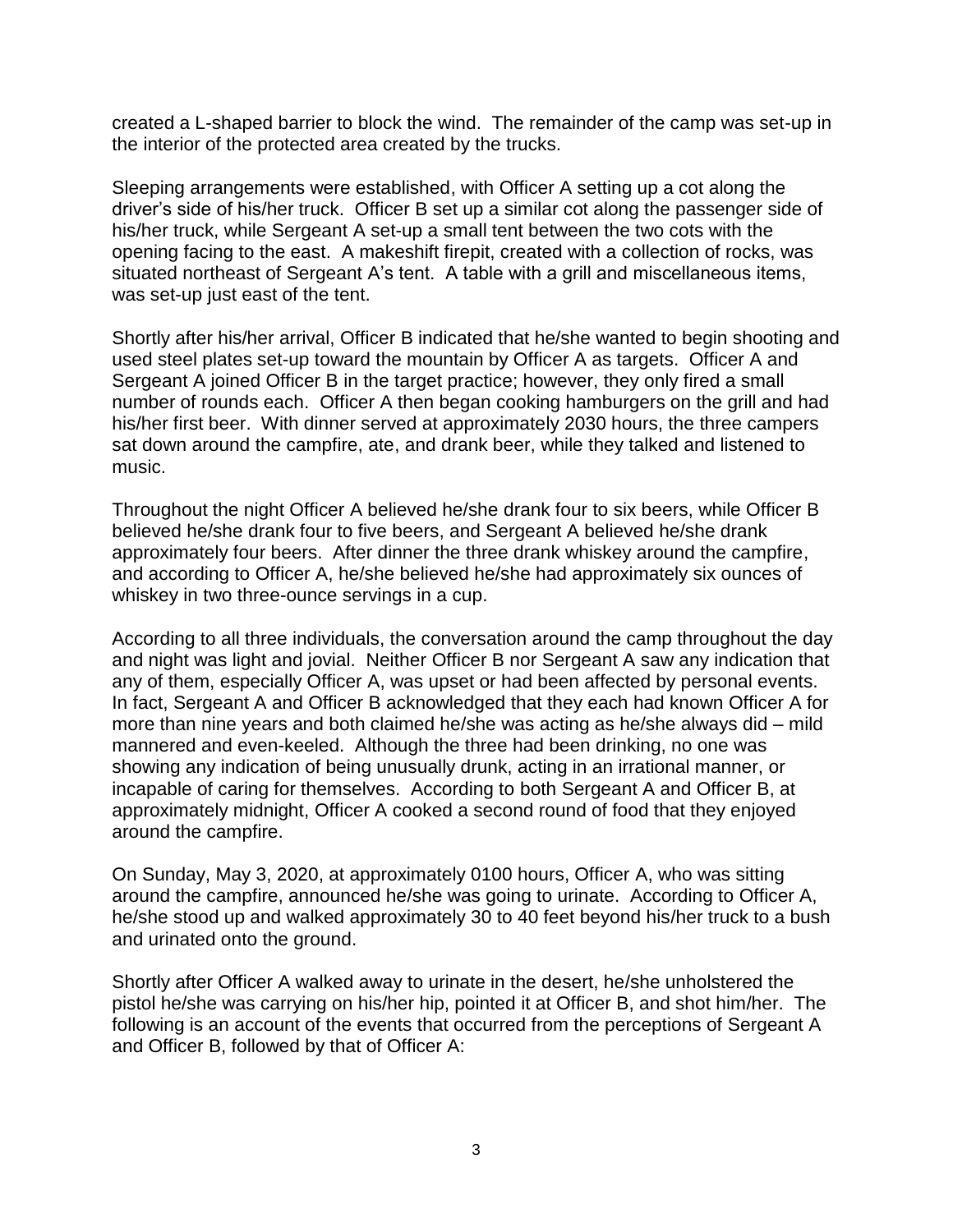According to Sergeant A and Officer B, they believed Officer A walked to the west, beyond his/her truck to urinate. Officer B, from his/her seat at the fire, looked to the west, in the direction Officer A had walked, and saw him/her facing west and believed he/she was urinating near a bush. Officer B then returned his/her attention to the fire. After a short period of time, Officer B again looked west and saw the silhouette of Officer A now facing south standing adjacent to the passenger side door of his/her (Officer A's) truck. Officer B could clearly see Officer A's silhouette from the light provided by the campfire, a lighted lantern in the camp, and the moonlight.

According to Officer B, Officer A appeared odd standing in that position. Officer B could not see any light from the interior truck light or the glow of a cell phone that Officer A could have been using and was unsure of what he/she was doing. Officer B said, "Hey dude. Why are you being so creepy?" Officer A did not respond.

Officer B disregarded Officer A, stood up, and walked toward Officer B's truck. Sergeant A, who was standing on the south side of his/her tent, between the tent and Officer B's truck, heard Officer B say, "Dude, what the [expletive] are you doing with the gun?"

According to Officer B, as he/she walked from the campfire toward his/her truck, Officer B saw that Officer A was still on the passenger side of his/her (Officer A's) truck but was now standing adjacent to the right rear tire facing east, toward the campfire. Officer B identified Officer A as holding a pistol in both hands with his/her arms extended over the truck bed, pointing the pistol between he/she and Sergeant A.

According to Officer B, Officer A stated, "Hey, get back guys. Get back. Just stay back." Officer B stated, "Hey, just put your gun away! Put your gun away!" According to Officer B, Officer A lowered his/her gun and returned to his/her previous position near the passenger side door facing south. Officer B ignored what had just occurred and believed he/she (Officer B) returned to the campfire.

Remembering he/she needed to get into his/her truck, Officer B again walked toward his/her truck. Looking west, Officer B saw that Officer A was again standing near the right rear tire of his/her truck facing east. Officer A was again holding his/her pistol in both hands with his/her arms extended over the truck bed and according to Officer B, was pointing his/her pistol directly at him/her (Officer B).

Sergeant A described seeing Officer A point the pistol at Officer B only one time. During that one time, he/she believed Officer A was pointing the pistol at Officer B, exclusively. During his/her interview, Sergeant A was asked if Officer A said anything while pointing the pistol at Officer B and according to Sergeant A, he/she could not recall if Officer A did or did not say anything.

According to Officer B, before he/she could verbally respond, Officer A fired three rounds at him/her; however, he/she only observed two distinct muzzle flashes. Officer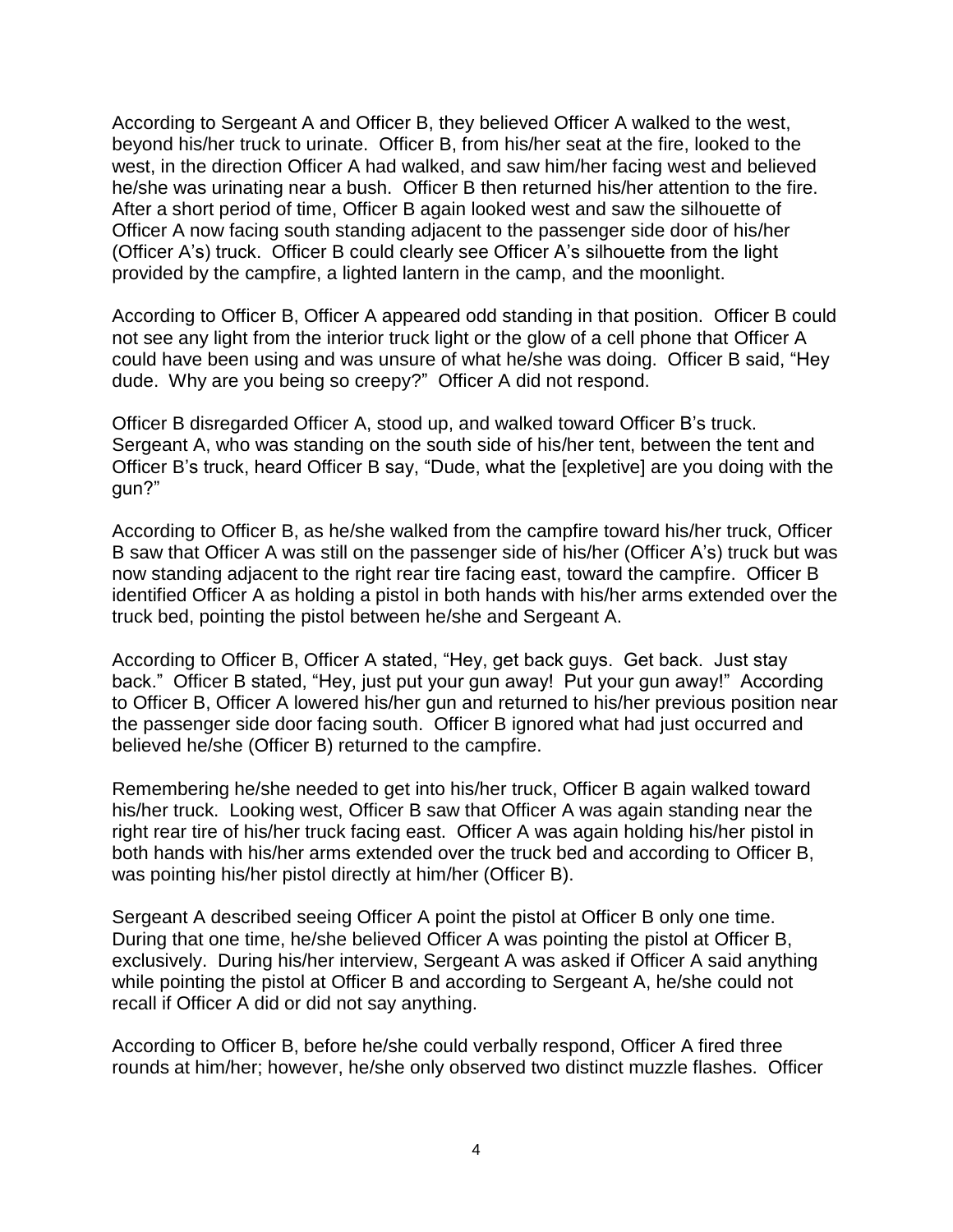B believed it was the third round that struck him/her in his/her left shoulder near the clavicle and exited the rear of his/her shoulder.

According to Sergeant A, he/she observed two muzzle flashes and heard two gunshots. Sergeant A stepped forward to confront Officer A and said, "What the [expletive] are you doing? Hey, drop the [expletive] gun!" As Sergeant A approached the front of Officer A's truck, Officer A pointed the pistol at him/her. Sergeant A again said, "Drop the [expletive] gun!" According to Sergeant A and Officer B, Officer A stated in a threatening, uncharacteristic voice, "[Expletive] you!"

Officer B turned to run away and crashed into and over a small table near the rear of his/her truck. After falling to the ground, he/she got up and stated, "Hey, you [expletive] shot me bro. I love you. Why [expletive] you shoot me?" Sergeant A, in fear, retreated and joined Officer B toward the rear of his/her (Officer B's) truck. In his/her movements, Sergeant A turned off the lantern sitting on the table holding the grill. Neither Sergeant A nor Officer B could see Officer A and did not know his/her exact position. However, according to Officer B, Officer A was stating, "Just fall back guys."

Officer B retrieved a BB-gun with an attached light from inside of his/her truck. Using the attached light, he/she scanned the camp and the desert beyond Officer A's truck. Officer B spotted Officer A approximately 20 to 30 yards north of the camp. Officer B described Officer A as being in a kneeling position with his/her pistol in his/her hands, but according to Officer B, the pistol was not pointed at anything specific. At about this time, Officer B removed his/her pistol from a holster inside of his/her right front short pocket. However, due to the blood on his/her hands, Officer B was unable to securely hold the pistol and returned it to the holster in his/her pocket.

Officer B asked Sergeant A to help him/her find his/her truck keys that he/she had dropped at the time of the shooting. Officer B believed with Officer A 20 to 30 yards outside of the camp, he/she and Sergeant A could start the truck and drive away to get help. However, they were unable to find the keys. The two agreed to walk to one of the two nearby camps and ask for help. At this point Officer B walked south toward the closest camp. In the meantime, Sergeant A called out to Officer A and tried to establish some communication; however, he/she was unable to get any response from Officer A and ultimately, Sergeant A began walking down the mountain in a southeasterly direction.

As he/she moved away from the camp, Sergeant A texted Officer A's spouse to call Officer A and tell him/her to relax. Officer A's spouse immediately responded with, "Why? What happened?" Sergeant A replied by indicating that Officer A had shot Officer B. Immediately thereafter, Sergeant A heard a phone ringing in the distance, but believed it went unanswered.

At about this time, Officer B arrived at the camp located immediately to the south and approximately one third of a mile away. Officer B knocked on the camper and asked the occupant to call 911. After getting no response, Officer B began moving to the east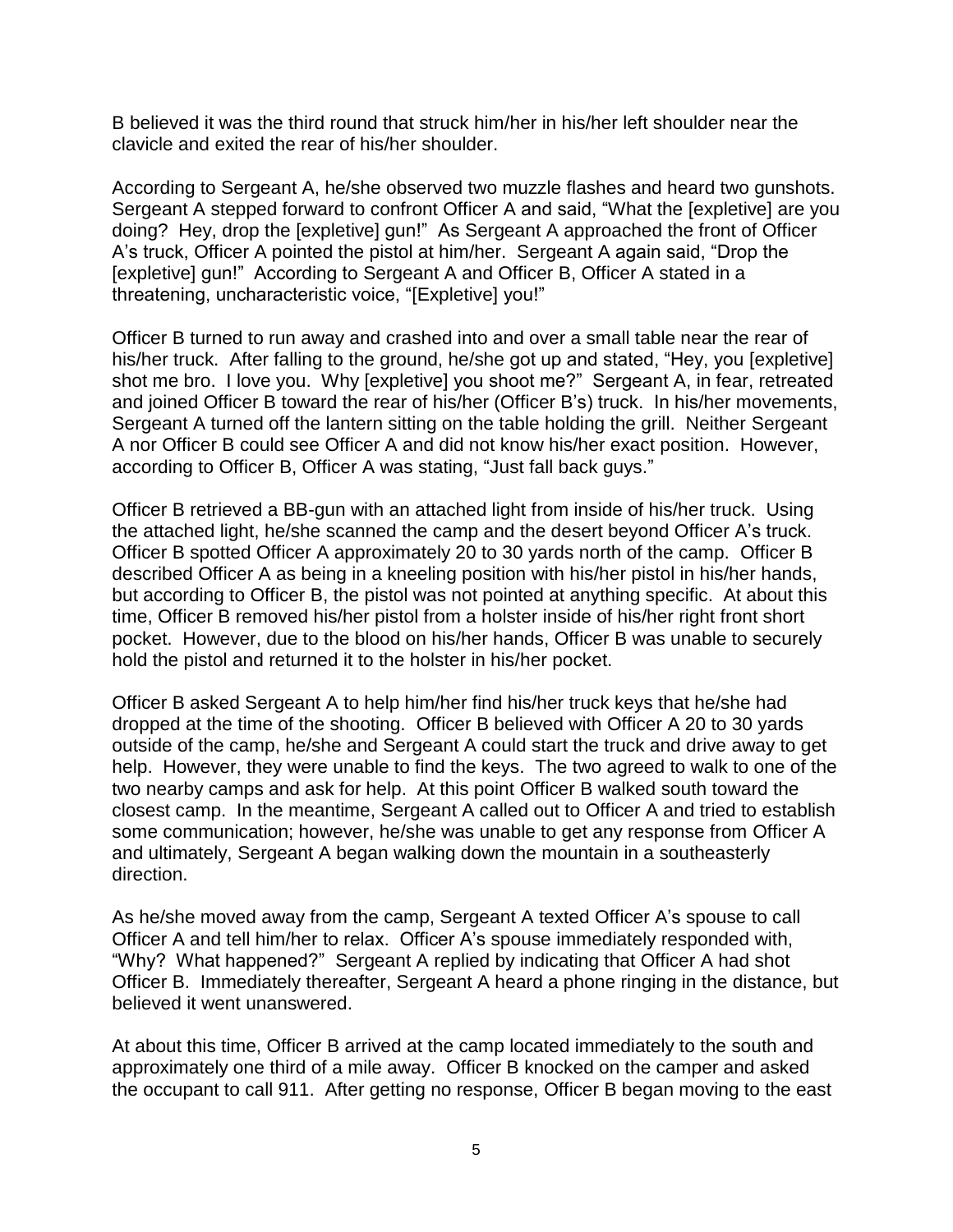toward a second camp approximately one quarter of a mile away. Witnesses A and B answered the knocks on their trailer and Witness A called 911.

San Bernardino County dispatch received the call. Witness A reported that an unknown male was knocking on his trailer door reporting he/she had been shot. Deputies from the San Bernardino County Sheriff's Department as well as medical personnel were dispatched.

As Sergeant A traveled down the mountain, he/she encountered Officer A who stated, "Put your hands up! Identify yourself! Put your [expletive] hands up and identify yourself! Who are you?" Sergeant A stated, "Hey man. It's me. It's Sergeant A, dude. Hey!" and Officer A responded with, "I don't know who [expletive] you are!"

According to Sergeant A, Officer A was again speaking to him/her with a voice that was uncharacteristic of him/her. Fearing for his/her safety, Sergeant A decided to run away, zigzagging as he/she made his/her way through the desert.

The following is an account of the events that occurred from the perspective of Officer A after he/she walked away to urinate.

According to Officer A, he/she was approximately 30 to 40 feet west of his/her truck, facing south, urinating near a bush when he/she heard a threatening, unrecognizable voice. Officer A believed the voice was coming from approximately 90 feet away to the south; however, he/she could not see anything in the darkness. Although Officer A could not understand what was said, he/she did perceive what was said to be a threat. Officer A knew the voice was not from Sergeant A or Officer B and upon looking toward the camp, expecting to see his/her friends near the campfire, he/she became concerned when he/she did not see either Sergeant A or Officer B.

According to Officer A, he/she glanced back toward the direction of the voice and heard a single gunshot. Officer A immediately feared that he/she and his/her friends were being ambushed and that his/her friends had already taken out or killed, as he/she could not see them in the camp. Officer A took a knee and unholstered his/her pistol from the holster on his/her right hip. Officer A fired three shots in the direction of the voice and where he/she had heard the single gunshot come from. Although Officer A did not have a specific target, he/she believed he/she was being attacked and by discharging his/her pistol, he/she hoped to eliminate or deter that threat.

Officer A feared for his/her life and reverted to his/her military training. Officer A moved to his/her right approximately ten feet and got down to a prone position to avoid detection. From this position, he/she loudly yelled to Sergeant A and Officer B and looked toward the camp. Officer A could not see them, received no verbal response, and feared they had been "taken out" by assailants.

Officer A wanted to help his/her friends but believed there could be numerous assailants in the camp, and they would overwhelm him/her if he/she approached. Therefore,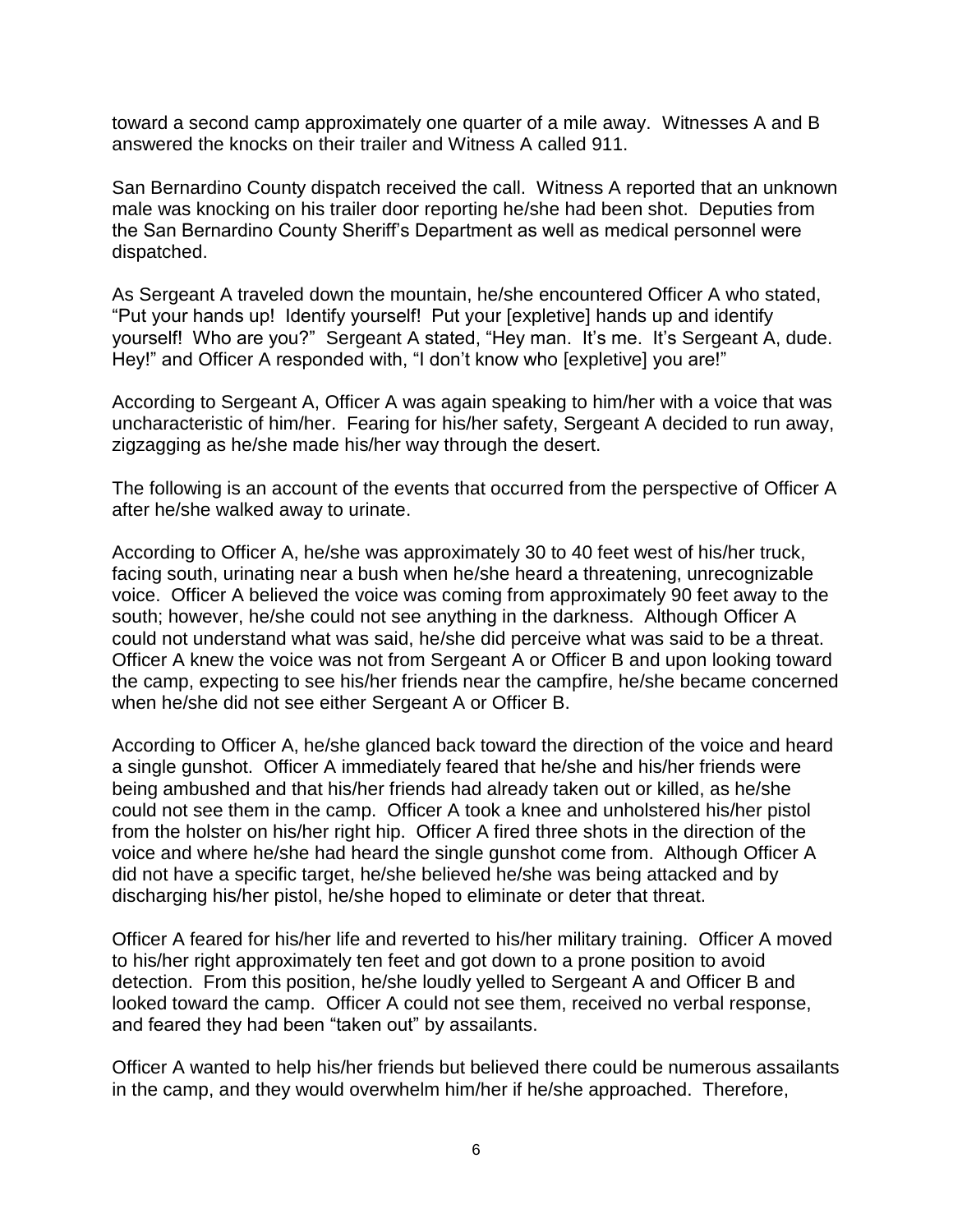according to Officer A, he/she believed his/her best move would be to continue to move up the hill and gain distance from the threat. Once safe, Officer A could use his/her cellular phone to call 911 and get help for his/her friends. Officer A then moved up the hill in a northwesterly direction.

According to Officer A, he/she had no recollection of having any contact with Sergeant A or Officer B after he/she walked out of the campsite to urinate. Officer A claimed he/she never pointed a pistol at Sergeant A or Officer B. Officer A also stated he/she did not shoot at Officer B.

Deputy A, assigned to the San Bernardino County Sheriff's Department, was dispatched to the location of the shooting. Deputy A immediately responded and upon arriving on scene, was met by Officer B. According to Deputy A, Officer B had dried blood on his/her face and torso, and he/she was using a shirt to apply pressure to a gunshot wound to his/her left shoulder.

According to Officer B, he/she identified him/herself as a police officer and was armed with a pistol in his/her right front pocket. Deputy A retrieved the pistol and secured it before interviewing Officer B. According to Deputy A, Officer B stated he/she was camping with his/her friends, Sergeant A and Officer A. Officer B stated they were drinking and enjoying their time camping, and there were no issues or concerns between the three friends until Officer A pointed a pistol at him/her and fired three rounds. Officer B was struck by one of those rounds in the left shoulder. Officer B also stated that Officer A was in the military, and he/she (Officer B) believed that Officer A was suffering from Posttraumatic Stress Disorder (PTSD).

Outside agency Sergeant B, assigned to the San Bernardino County Sheriff's Department, arrived on scene. Sergeant A was immediately followed by Deputy B. Deputy B retrieved his/her medical kit from his/her patrol vehicle and applied first aid to the through and through gunshot wound to Officer B's left shoulder.

At this time, Sergeant A walked out of the darkness with his/her hands raised over his/her head. Sergeant A verbally announced his/her presence as he/she walked toward the deputies. According to Deputy A, Sergeant A announced he/she was armed, and he/she complied as Deputy A retrieved the pistol from Sergeant A's pocket and secured it in his/her patrol vehicle. Sergeant A told Deputy A that there were no issues between him/her and his/her friends. Sergeant A also stated that Officer A shot Officer B.

A helicopter, piloted by Deputy C and his/her observer Deputy D, assigned to the San Bernardino County Sheriff's Department Emergency Operations Division Aviation Unit, arrived on scene. They located the campsite and began a systematic search of the campsite and surrounding area for Officer A. Deputy D utilized an infrared camera, night vision goggles, and a spotlight to determine the campsite was vacant.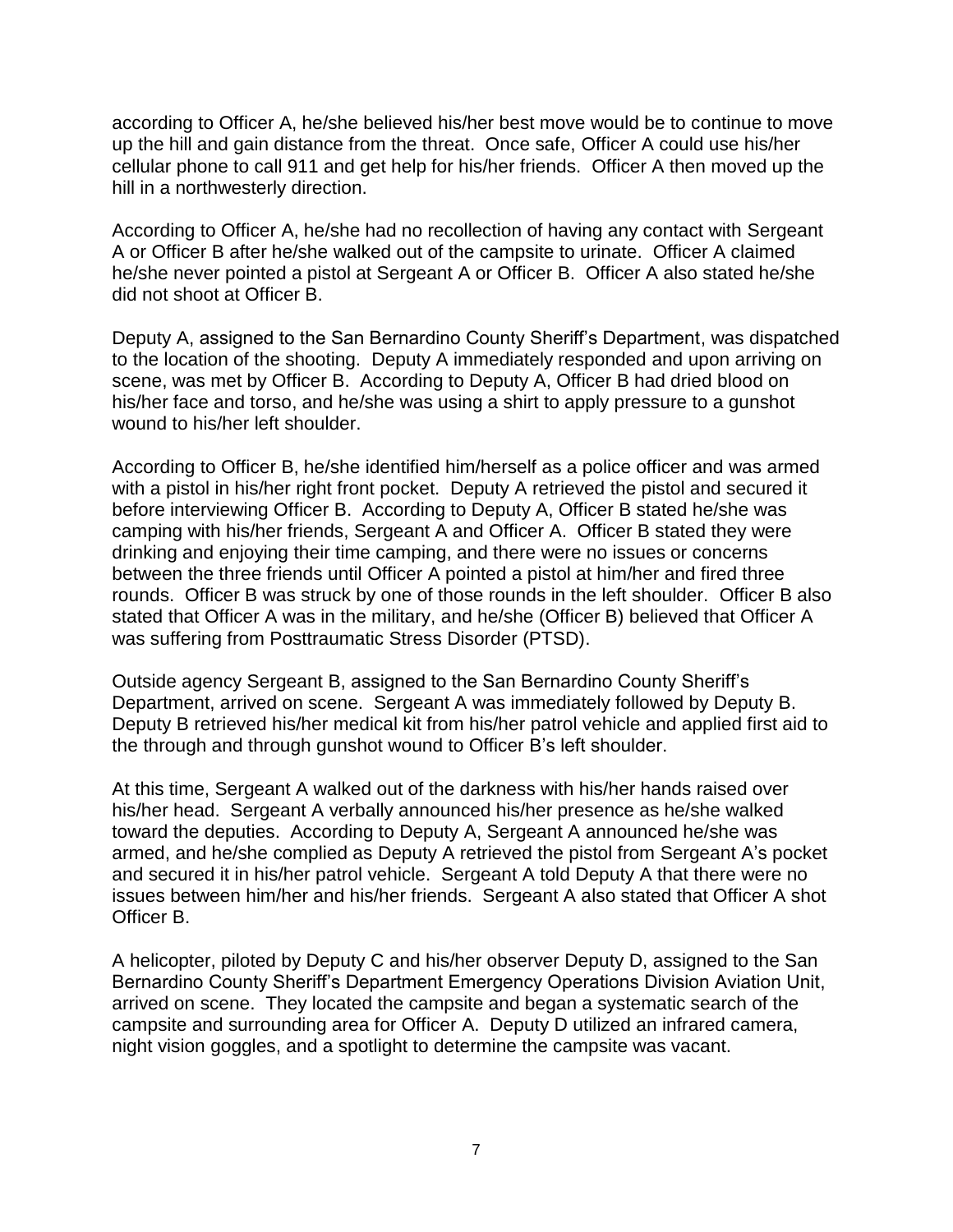The helicopter crew used the Public Address (PA) system to identify themselves and to ask Officer A to present him/herself. Deputies C and D spotted a light approximately one quarter mile south of the campsite and flew in that direction.

According to Officer A, the last thing he/she recalled was moving up the mountain in a northwesterly direction away from a threat. Officer A suddenly woke up, laying on his/her back, with his/her gun in his/her hand and recognized that a police helicopter was circling overhead. Officer A immediately felt relieved as he/she thought help was here to assist him/her and his/her friends.

Officer A intended to call 911 on his/her cellular phone to let them know where he/she was; however, as he/she reached for it, he/she realized it was missing along with his/her wallet and keys. According to Officer A, he/she stayed where he/she was until the helicopter light focused on him/her. From his/her supine position, Officer A waived his/her arms over his/her head to identify his/her position to the Air Unit.

Officer A was located lying in a supine position. According to Deputy D, Officer A was moving his/her legs and arms but was unresponsive to his/her requests over the PA system for Officer A to identify him/herself. The Air Unit broadcast that Officer A acknowledged their request and signaled in the affirmative that he/she was Officer A. An arrest team was established by the San Bernardino County Sheriff's Department.

The arrest team was directed by the Air Unit toward Officer A's location. According to Officer A, before the arrival of the arrest team, he/she set his/her gun down onto the ground. Officer A followed the verbal commands from the Air Unit and the deputies on the ground, and at their direction, he/she laid down in a prone position. Deputies approached Officer A and he/she was handcuffed without incident. According to Deputy A, Officer A spontaneously stated, "What's going on? I was being shot at."

Officer B was treated by a responding San Bernardino County Fire Department Rescue Ambulance and transported to Apple Valley Airport. Officer B was then airlifted to a nearby hospital and was treated for a single gunshot wound to his/her left shoulder. Investigators from the San Bernardino County Sheriff's Department Homicide Detail responded to the scene along with investigators from the Los Angeles Police Department's Force Investigation Division (FID).

The San Bernardino County Sheriff's Department Homicide Detail advised they would proceed as the primary investigative entity for the criminal investigation. Their investigators maintained investigative control of the crime scene until a search warrant was procured and their investigation, including the collection of evidentiary items, was complete.

Officer A was transported to the Victorville Police Station and booked for attempt murder, 664(A)/187 Penal Code (PC).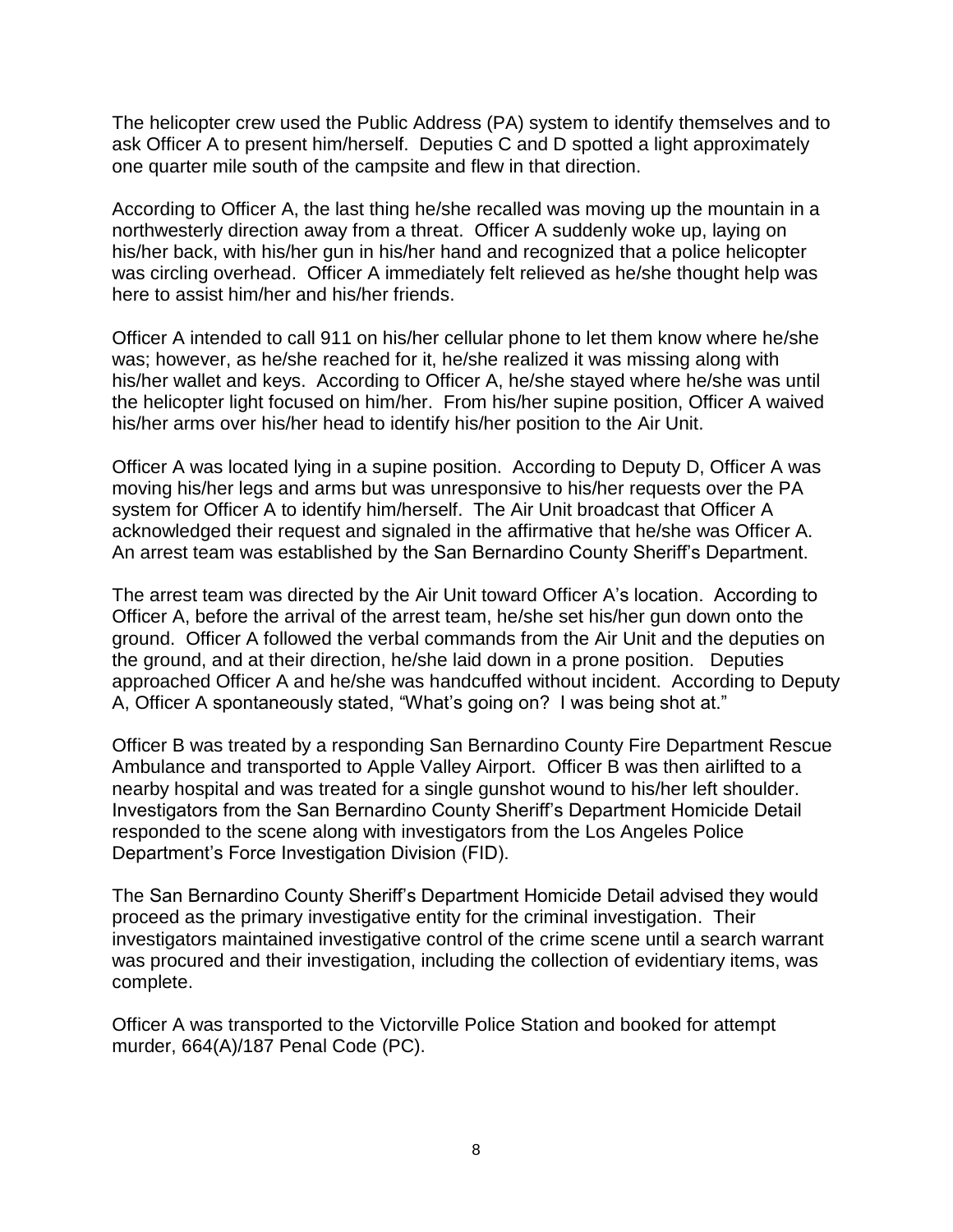On May 3, 2020, at approximately 1845 hours, the crime scene was relinquished to FID investigators.

# **Los Angeles Board of Police Commissioners' Findings**

The BOPC reviews each Categorical Use of Force incident based upon the totality of the circumstances, namely all of the facts, evidence, statements and all other pertinent material relating to the particular incident. In every case, the BOPC makes specific findings in three areas: Tactics of the involved officer(s); Drawing/Exhibiting of a firearm by any involved officer(s); and the Use of Force by any involved officer(s). Based on the BOPC's review of the instant case, the BOPC made the following findings:

# **A. Tactics**

The BOPC found Officer A's tactics to warrant a finding of Administrative Disapproval.

# **B. Drawing and Exhibiting**

The BOPC found Officer A's drawing and exhibiting of a firearm to be Out of Policy.

# **C. Lethal Use of Force**

The BOPC found Officer A's lethal use of force to be Out of Policy.

# **Basis for Findings**

In making its decision in this matter, the Commission is mindful that every "use of force by members of law enforcement is a matter of critical concern both to the public and the law enforcement community. It is recognized that some individuals will not comply with the law or submit to control unless compelled to do so by the use of force; therefore, law enforcement officers are sometimes called upon to use force in the performance of their duties. It is also recognized that members of law enforcement derive their authority from the public and therefore must be ever mindful that they are not only the guardians, but also the servants of the public. The Department's guiding principle when using force shall be reverence for human life. Officers shall attempt to control an incident by using time, distance, communications, and available resources in an effort to deescalate the situation, whenever it is safe, feasible, and reasonable to do so. As stated below, when warranted, Department personnel may use objectively reasonable force to carry out their duties. Officers may use deadly force only when they reasonably believe, based on the totality of circumstances, that such force is necessary in defense of human life.

Officers who use unreasonable force degrade the confidence of the community we serve, expose the Department and fellow officers to physical hazards, violate the law and rights of individuals upon whom unreasonable force or unnecessary deadly force is used, and subject the Department and themselves to potential civil and criminal liability. Conversely, officers who fail to use force when warranted may endanger themselves,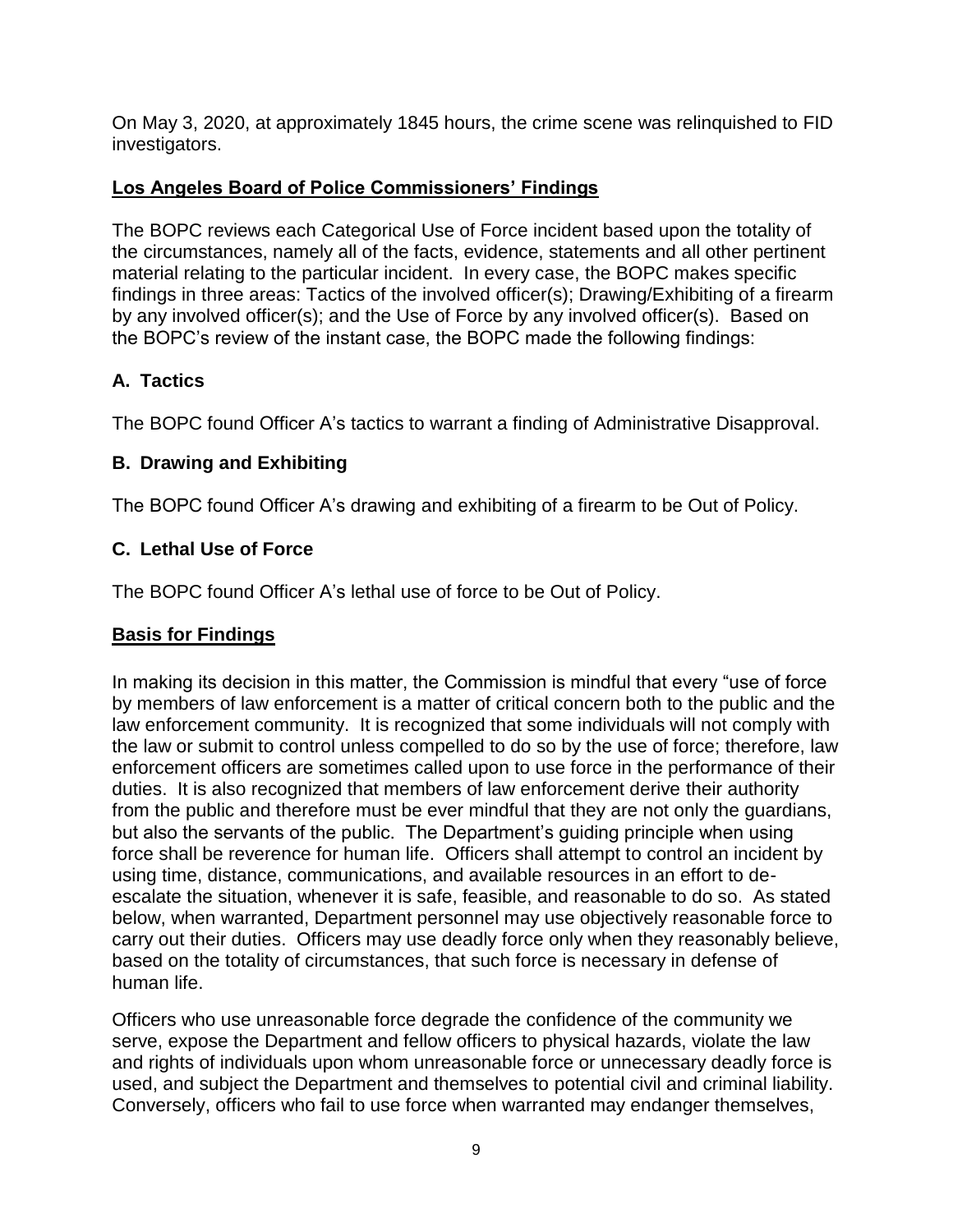the community and fellow officers." (Special Order No. 4, 2020, Policy on the Use of Force - Revised.)

The Commission is cognizant of the legal framework that exists in evaluating use of force cases, including the United States Supreme Court decision in Graham v. Connor, 490 U.S. 386 (1989), stating that:

"The reasonableness of a particular use of force must be judged from the perspective of a reasonable officer on the scene, rather than with the 20/20 vision of hindsight. The calculus of reasonableness must embody allowance for the fact that police officers are often forced to make splitsecond judgments – in circumstances that are tense, uncertain and rapidly evolving – about the amount of force that is necessary in a particular situation."

The Commission is further mindful that it must evaluate the actions in this case in accordance with existing Department policies. Relevant to our review are Department policies that relate to the use of force:

**Use of De-Escalation Techniques**. It is the policy of this Department that, whenever practicable, officers shall use techniques and tools consistent with Department de-escalation training to reduce the intensity of any encounter with a suspect and enable an officer to have additional options to mitigate the need to use a higher level of force while maintaining control of the situation.

**Use of Force – Non-Deadly**. It is the policy of the Department that personnel may use only that force which is "objectively reasonable" to:

- Defend themselves:
- Defend others:
- Effect an arrest or detention;
- Prevent escape; or,
- Overcome resistance.

**Use of Force** – **Deadly.** It is the policy of the Department that officers shall use deadly force upon another person only when the officer reasonably believes, based on the totality of circumstances, that such force is necessary for either of the following reasons:

- To defend against an imminent threat of death or serious bodily injury to the officer or another person; or,
- To apprehend a fleeing person for any felony that threatened or resulted in death or serious bodily injury, if the officer reasonably believes that the person will cause death or serious bodily injury to another unless immediately apprehended. Where feasible, a peace officer shall, prior to the use of force, make reasonable efforts to identify themselves as a peace officer and to warn that deadly force may be used,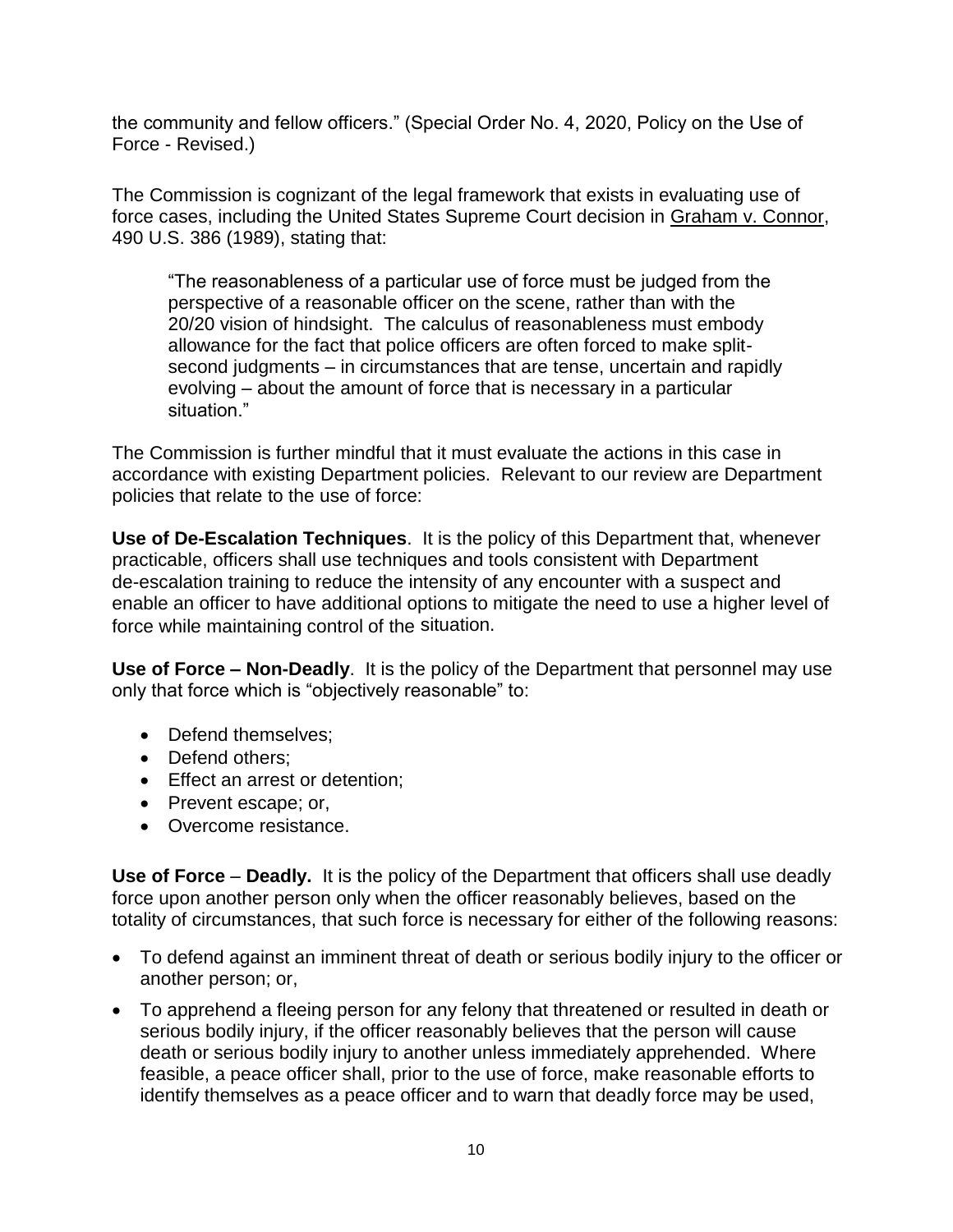unless the officer has objectively reasonable grounds to believe the person is aware of those facts.

In determining whether deadly force is necessary, officers shall evaluate each situation in light of the particular circumstances of each case and shall use other available resources and techniques if reasonably safe and feasible.

**Note:** Because the application of deadly force is limited to the above scenarios, an officer shall not use deadly force against a person based on the danger that person poses to themselves, if an objectively reasonable officer would believe the person does not pose an imminent threat of death or serious bodily injury to the officer or another person.

**The Department's Evaluation of Deadly Force.** The Department will analyze an officer's use of deadly force by evaluating the totality of the circumstances of each case consistent with the California Penal Code Section 835(a), as well as the factors articulated in Graham v. Connor. (Special Order No. 4, 2020, Policy on the Use of Force - Revised.)

An officer's decision to draw or exhibit a firearm should be based on the tactical situation and the officer's reasonable belief that there is a substantial risk that the situation may escalate to the point where deadly force may be justified. (Los Angeles Police Department Manual.)

# **A. Tactics**

### *Tactical De-Escalation Techniques*

- **P**lanning
- **A**ssessment
- **T**ime
- **R**edeployment and/or Containment
- **O**ther Resources
- **L**ines of Communication (Use of Force Tactics Directive No. 16, October 2016, Tactical De-Escalation Techniques)

Tactical de-escalation does not require that an officer compromise his or her safety or increase the risk of physical harm to the public. De-escalation techniques should only be used when it is safe and prudent to do so.

**Planning** – Approximately two weeks prior to the incident, Officer A planned a trip to meet with Sergeant A and Officer B, where they would set up metal targets and practice firing their weapons. Additionally, the officers would camp at the location for a night. Officer A planned to cook dinner for Sergeant A and Officer B later in the evening. Officer A maintained a firearm holstered on his/her hip throughout his/her time at the campground as he/she cooked and later sat around their campfire.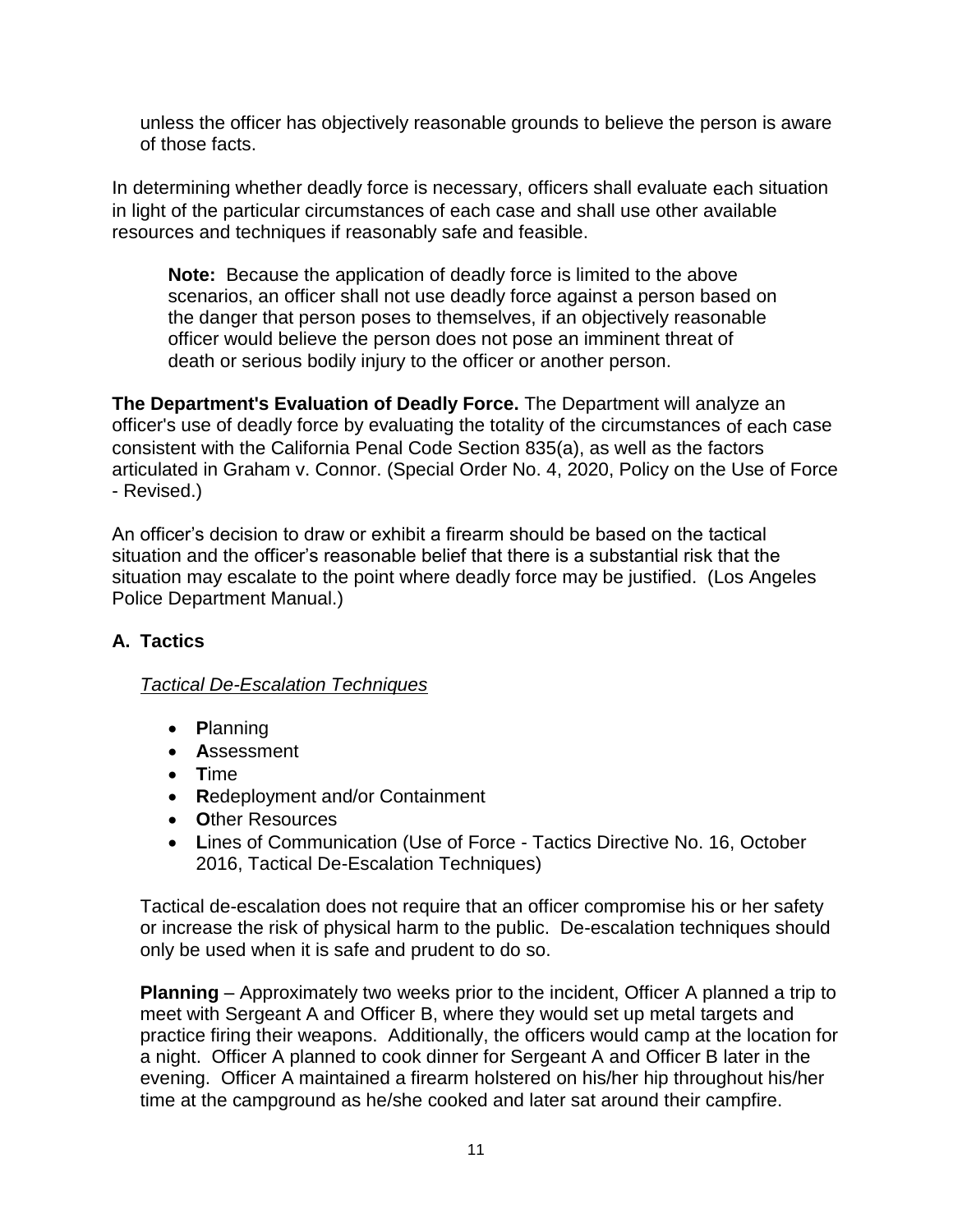The BOPC noted the purpose of the trip was for the officers to discharge their weapons, as made evident by Officer A ensuring he/she was camping in an area where no one else would be interrupted or placed in danger from discharging their firearms. The BOPC was critical of Officer A's decision to maintain his/her firearm holstered on his/her hip while knowing he/she was going to be consuming alcoholic beverages. Later in the evening, Officer A also began drinking liquor. The BOPC noted Officer A had numerous opportunities throughout the evening to secure his/her firearm in his/her vehicle prior to consuming alcoholic beverages.

**Assessment** – Officer A stated that he/she walked west, approximately 30 to 40 feet beyond his/her truck, and urinated. Officer A heard a threatening voice approximately 90 feet south of him/her. Officer A could not determine what the voice was saying to him/her but felt threatened. Officer A believed that because of this, he/she was being ambushed and Sergeant A and Officer B had been killed. Officer A drew his/her firearm from its holster on his/her hip and aimed in the direction of the voice. Officer A could not observe the source of the voice; however, Officer A discharged three rounds in the direction of the voice.

The BOPC noted Officer A stated during his/her interview with FID investigators that he/she was unable to determine what the voice was saying to him/her to make him/her feel threatened. Officer A had no clear, distinguishable target, and could not articulate what the threat was at the time. The BOPC noted Officer A's failure to assess the nature of what he/she perceived to be a threat, as well as his/her failure to assess his/her target, which led to Officer A striking Officer B in the shoulder when Officer A discharged his/her pistol. In doing so, Officer A's failure to assess led to violations of basic firearm safety rules and, in turn, Officer B being fired upon.

**Time** – There was no indication that Officer A utilized time to decrease the intensity of this incident. Based on the preponderance of the evidence, the BOPC determined that Officer A had a significant opportunity to use more time to determine his/her course of actions. Officer A was not under any threat of injury or harm and his/her actions escalated the incident.

**Redeployment and/or Containment** – There are no indications Officer A utilized redeployment or containment during this incident. Based on the preponderance of the evidence, the BOPC determined that the incident did not warrant Officer A to redeploy or contain the location as no threat to him/her existed.

**Other Resources** – There are no indications that Officer A utilized other resources during this incident. Based on a preponderance of the evidence, the BOPC determined that the incident did not warrant the use of additional resources as Officer A was not under any threat of harm.

**Lines of Communication** – Officer A stated that he/she heard what he/she perceived to be a threatening voice and stated he/she heard a gunshot, which came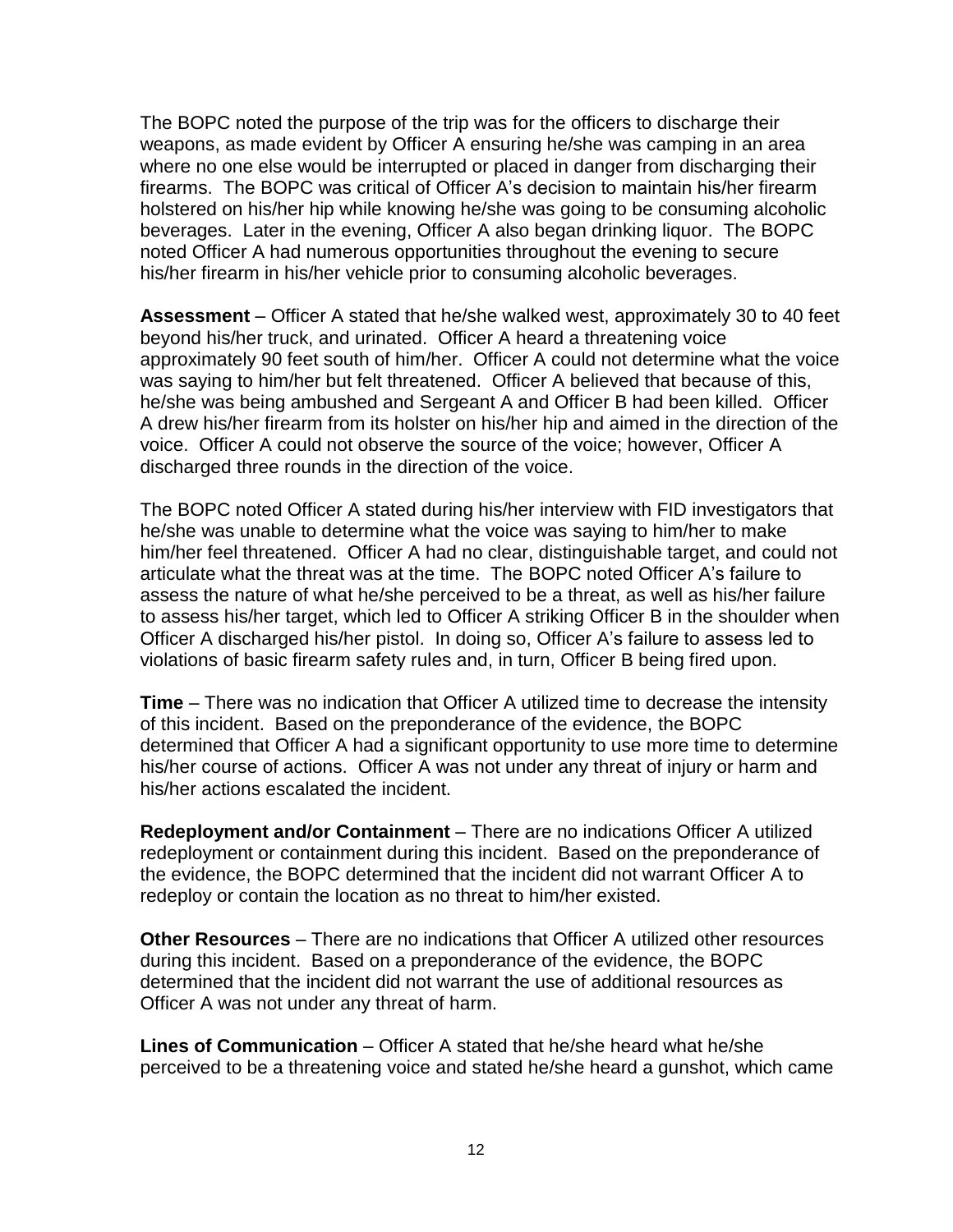from the direction of the voice. Officer A did not relay any information to Sergeant A or Officer B or warn them of the occurrence.

The circumstances of this incident were unique as it involved Officer A stating that he/she was responding to a perceived threat, while a preponderance of the evidence indicates that no threat existed. The BOPC considered Officer A's recollection of the incident and how it was in direct conflict with those of Sergeant A and Officer B. Sergeant A and Officer B reported that they did not hear a voice and did not hear a gunshot. The BOPC considered that while Officer A's recollection of the event was invalidated by Sergeant A and Officer B's recollections, Officer A's actions, were he/she to have encountered a threat as one that he/she perceived, would have still violated department policy. The BOPC determined that had Officer A utilized planning, assessment, time, redeployment, other resources, and better lines of communication, it would have allowed Officer A to avoid this circumstance altogether.

- During its review of this incident, the BOPC noted the following tactical considerations:
	- **1. Off-Duty Tactics** (Substantial Deviation, without justification Officer A)

In this circumstance, Officer A had consumed numerous beers and liquor despite having knowledge that there were numerous firearms nearby, as well as the pistol he /she had holstered on his/her hip. Officer A had opportunity to secure his/her pistol prior to consuming any alcoholic beverage. Approximately nine hours after the OIS occurred, a blood sample was collected, and Officer A was determined to still have alcohol in his/her system.

The BOPC considered Officer A's decision to remain with a holstered firearm while consuming beer and liquor. The BOPC noted Sergeant A and Officer B's statements about Officer A appearing to be intoxicated. Officer A had numerous opportunities where he/she could have secured his/her firearm prior to consuming alcohol. Officer A had stated he/she stopped participating in target practice while Officer B had continued into the night. The BOPC noted that officers should abstain from consuming alcohol while maintaining control of firearms and in this case, it was done so with disregard to safety.

In addition, the BOPC determined that Officer A's actions were in stark contrast with the Department's expectation of an officer. Officer A placed Sergeant A and Officer B's lives at risk by pointing his/her loaded firearm at both of them while he/she was intoxicated and ultimately firing at and striking Officer B who presented no threat and was unarmed.

Based on the totality of the circumstances, the BOPC determined that Officer A's actions were a substantial deviation, without justification, from approved Department tactical training.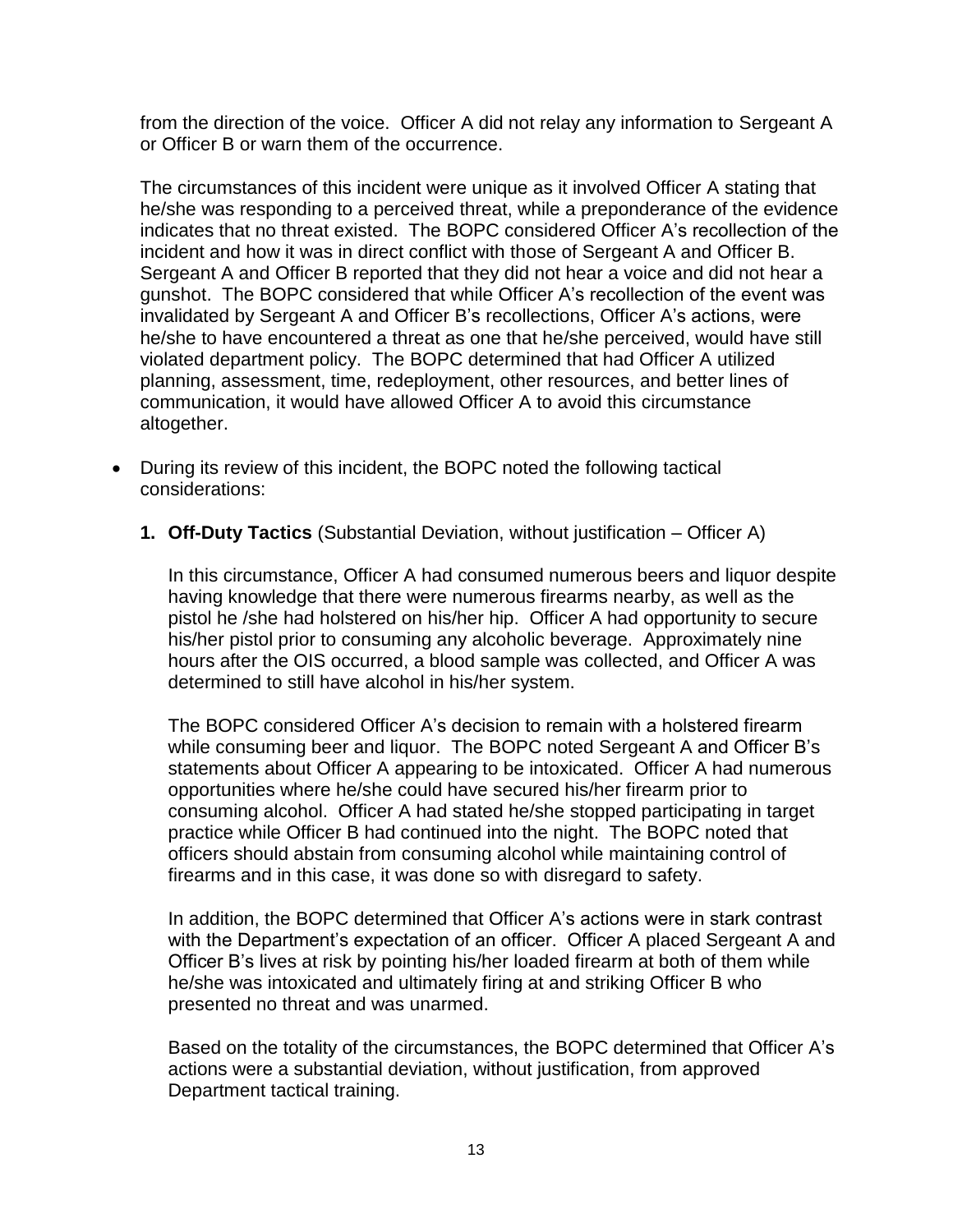**2. Basic Firearm Safety Rules** (Substantial Deviation, without justification – Officer A)

Officer A stated he/she heard a voice approximately ninety feet away as he/she urinated into a bush near his/her campsite. Officer A described his/her inability to see the source of the voice. Officer A believed the voice was threatening to him/her and had already killed Sergeant A and Officer B. In spite of Officer A's inability to see his/her target, which was the voice, Officer A stated that he/she drew his/her pistol and pointed at what he/she perceived to be the threat. Officer A pointed his/her pistol directly at Officer B and fired three times, striking Officer B.

Shortly after, Sergeant A attempted to de-escalate the situation and get Officer A to put his/her pistol away. However, Officer A then pointed his/her pistol at Sergeant A for unknown reasons.

The BOPC discussed Officer A's disregard for safety and of the firearm safety rules. Officer A was aware his/her firearm was loaded and had been firing it earlier in the evening as part of his/her target practice. The BOPC noted that Officer A had pointed his/her gun at Sergeant A and Officer B who posed no threat to him/her and were attempting to de-escalate Officer A's behavior. Additionally, the BOPC considered Officer A's inability to determine what the perceived voice was saying, that Officer A could not articulate what the threat was, and that Officer A did not explain how it could be perceived as a deadly threat. Officer A could not see anyone and only heard the voice, which he/she perceived as a threat and therefore could not acquire his/her sights on this threat. The BOPC also noted that Officer A was not sure of his/her target.

The BOPC was critical of Officer A's disregard for firearm safety, causing Sergeant A and Officer B to be placed in serious and deadly danger with Officer B ultimately being shot.

Based on the totality of the circumstances, the BOPC determined that Officer A's actions were a substantial deviation, without justification, from approved Department tactical training.

**3. Intradepartmental Cooperation** (Substantial Deviation, without justification – Officer A)

Officer A was found by the San Bernardino Sherriff's Department Air Unit and was lying on his/her back with his/her pistol in his/her hand. Officer A was ordered to identify him/herself and to comply with orders from the helicopter through the PA system. However, the FID investigation determined that, for approximately 15 minutes, Officer A did not comply with the deputies' orders.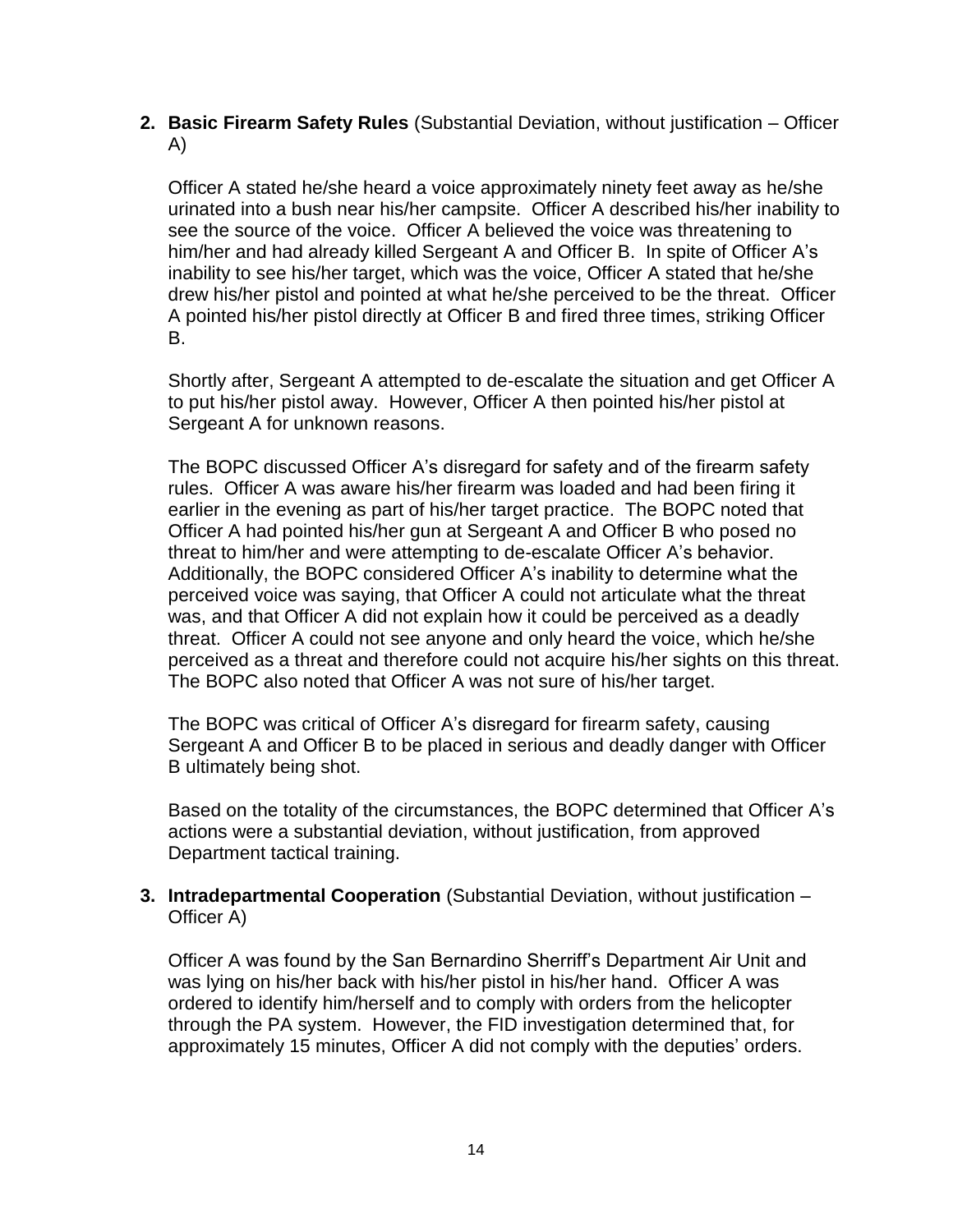The BOPC discussed the extensive delay in Officer A complying with commands from San Bernardino County Sherriff's deputies. Officer A stated that he/she awoke while on top of the mountain, to the sight of the police helicopter. Officer A stated he/she could not understand the commands given to him/her by the deputies in the Air Unit.

The BOPC noted the deputies gave Officer A several commands and requested that he/she confirm his/her identity. Officer A confirmed his/her identity after numerous requests but continued to hold his/her pistol and change it from one hand to another, causing deputies to believe Officer A was unsafe to approach. After many more commands to put his/her pistol down and away from him/herself, Officer A complied approximately 15 minutes later. The BOPC was critical of Officer A's actions as he/she did not display the Department's standard for cooperation with other law enforcement agencies. Officer A's delay in complying with the deputies' orders escalated the danger of the incident.

Based on the totality of the circumstances, the BOPC determined that Officer A's actions were a substantial deviation, without justification, from approved Department tactical training.

• The evaluation of tactics requires that consideration be given to the fact that officers are forced to make split-second decisions under very stressful and dynamic circumstances. Tactics are conceptual and intended to be flexible and incident specific, which requires that each incident be looked at objectively and the tactics be evaluated based on the totality of the circumstances.

Each tactical incident also merits a comprehensive debriefing. In this case, there were areas identified where improvement could be made. A Tactical Debrief is the appropriate forum for the involved personnel to discuss individual actions that took place during this incident.

In conducting an objective assessment of this case, the BOPC determined that Officer A's actions were a substantial deviation, without justification, from approved Department tactical training, thus requiring a finding of Administrative Disapproval.

#### **B. Drawing and Exhibiting**

#### • **Officer A**

According to Officer A, during the entirety of the trip he/she had his/her pistol holstered on his/her hip. After dinner, Officer A stood up from his/her chair, which had been situated around the campfire, and walked away to urinate. Officer A walked to a bush and urinated. Officer A heard a voice which "mumbled" out in front of him/her approximately "90 feet*"* away from a southern direction. Officer A could not observe anyone since it was dark and could not understand or recognize the voice but knew that the voice he/she had heard was not Sergeant A or Officer B's.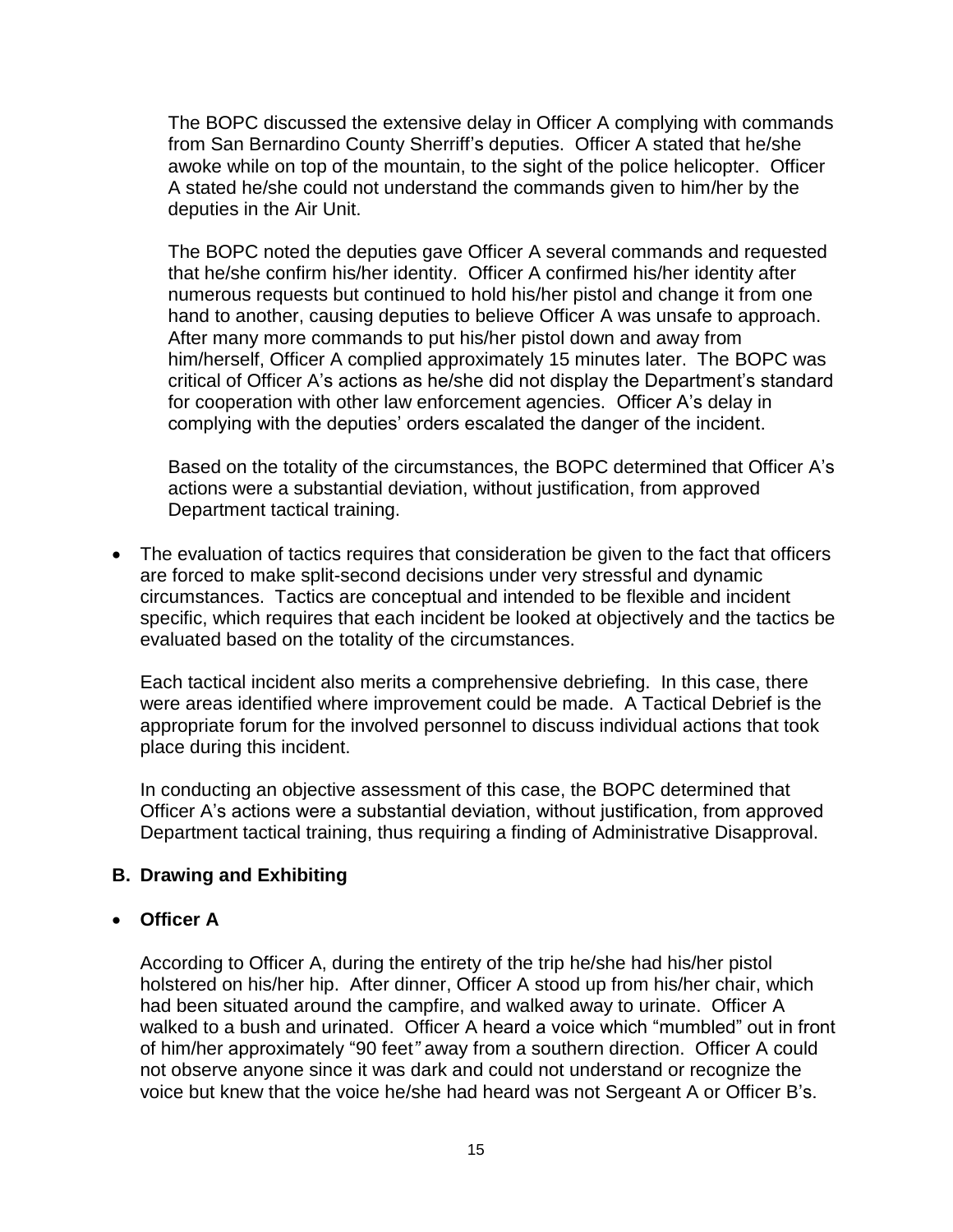Officer A looked to his/her left where Sergeant A and Officer B had been standing next to the fire pit and did not observe them. Officer A thought it was odd that they were no longer there. Officer A perceived the voice as a "threatening gesture" and attempted to "squint" to see it but was unable to see anyone. Officer A looked forward again in a southern direction and then believed he heard a gunshot coming from that direction. Officer A believed the individual was utilizing a "suppressor" since he/she was unable to observe the muzzle flash of the gun. Officer A believed the voice was trying to draw him/her away, so he/she would not observe that Sergeant A and Officer B had been shot. Officer A immediately got down onto his/her knee and drew his/her pistol.

The BOPC conducted a thorough evaluation of the reasonableness of Officer A's drawing and exhibiting of his/her pistol. The BOPC discussed Officer A's account of the incident and noted it was in direct opposition to that of Sergeant A and Officer B's recollection. Sergeant A and Officer B did not hear the voice that Officer A perceived as a threat and neither heard a gunshot, which Officer A stated he/she heard coming from the direction of the voice. Additionally, Officer A could not articulate what the voice said to cause Officer A to reasonably believe that there was a substantial risk that the situation may escalate to the point where deadly force may be justified. Officer A drew his/her pistol and pointed it at Sergeant A and Officer B even as they posed no threat to Officer A. Officer B was able to de-escalate the situation momentarily and asked Officer A to put his/her pistol away to which Officer A lowered his/her pistol. Moments later, Officer A brought his/her pistol back up and pointed it directly at Officer B. The BOPC determined it was clear that neither Officer B nor Sergeant A posed a threat to Officer A.

Based on the totality of the circumstances, the BOPC determined that an officer with similar training and experience as Officer A would not reasonably believe there was a substantial risk that the situation may escalate to the point where deadly force may be justified.

Therefore, the BOPC found Officer A's drawing and exhibiting of a firearm to be Out of Policy.

### **C. Lethal Use of Force**

• **Officer A** – (pistol, one round)

Officer A stated that he/she believed that he/she discharged a total of three rounds, which was consistent with the post-OIS magazine count of Officer A's pistol. Officer B believed he/she heard three rounds being fired at him/her by Officer A. Sergeant A observed and heard two gunshots, and two expended cartridge casings were recovered. Based on the investigation, FID investigators determined that a total of three rounds were discharged by Officer A.